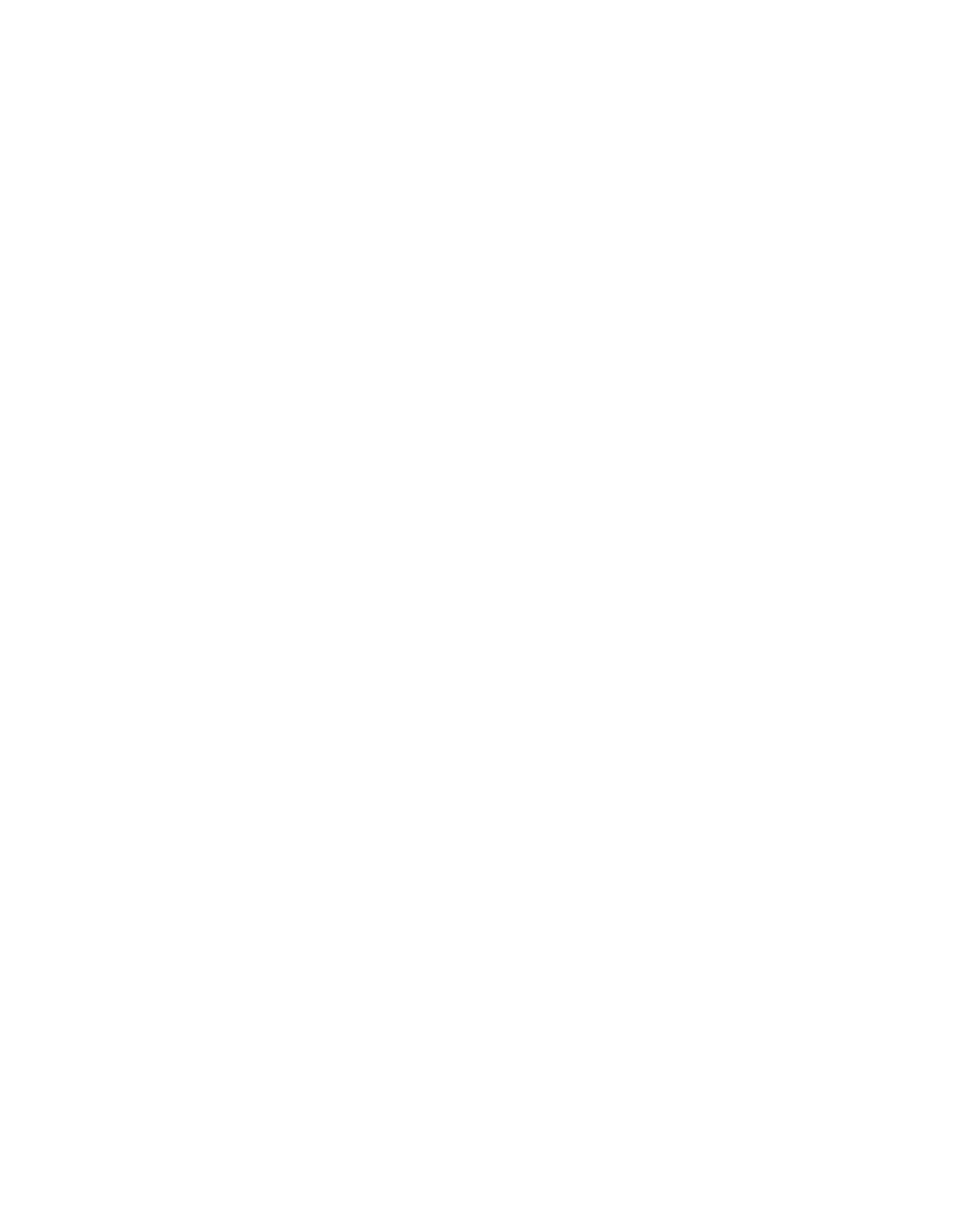#### **City of Puyallup Municipal Code**

#### **Article III. Pretreatment of Wastewater**

#### **14.06.031 Pretreatment facilities.**

(1) Users shall provide all known, available, and reasonable methods of prevention, control, and treatment (AKART) as required to comply with this chapter and shall achieve compliance with all applicable pretreatment standards and requirements set out in this chapter within the time limitations specified by the EPA, the state, or the administrator, whichever is more stringent.

Any facilities required to pretreat wastewater to a level acceptable to the administrator shall be provided, operated, and maintained at the user's expense. The use of hot water, enzymes, bacteria, chemicals or other agents or devices for the purpose of causing the contents of a pretreatment device to be discharged into the sanitary sewer system is prohibited.

Facilities required to pretreat waste or wastewater before discharge to the POTW must submit six complete sets of plans and specifications for the pretreatment system to the administrator. All such plans shall describe the proposed pretreatment method, process, or technology, including products, chemicals, agents, or devices used for pretreatment. All plans and specifications shall be prepared under the supervision of a professional engineer licensed in accordance with Chapter 18.43 RCW and in accordance with the requirements for approval of industrial wastewater facilities contained in Chapter 173-240 WAC. All copies of these documents submitted for review shall bear the seal of the professional engineer under whose supervision the documents were prepared. No construction or installation shall begin until written approval of the plans and specifications has been given by the administrator.

(2) Inspection of Construction of Pretreatment Facilities.

(a) During the construction of all pretreatment facilities, including private sewers that directly or indirectly connect to the public system, the administrator shall have access thereto for inspection purposes and, if considered advisable by the administrator, may require an inspector on the job continuously. At no time shall sewers be backfilled or covered until the department has been notified and has given proper inspection and approval. If the work is not approved, it shall be repaired or removed and reconstructed, whichever is directed by the administrator.

(b) All costs of inspection and testing shall be borne by the owner.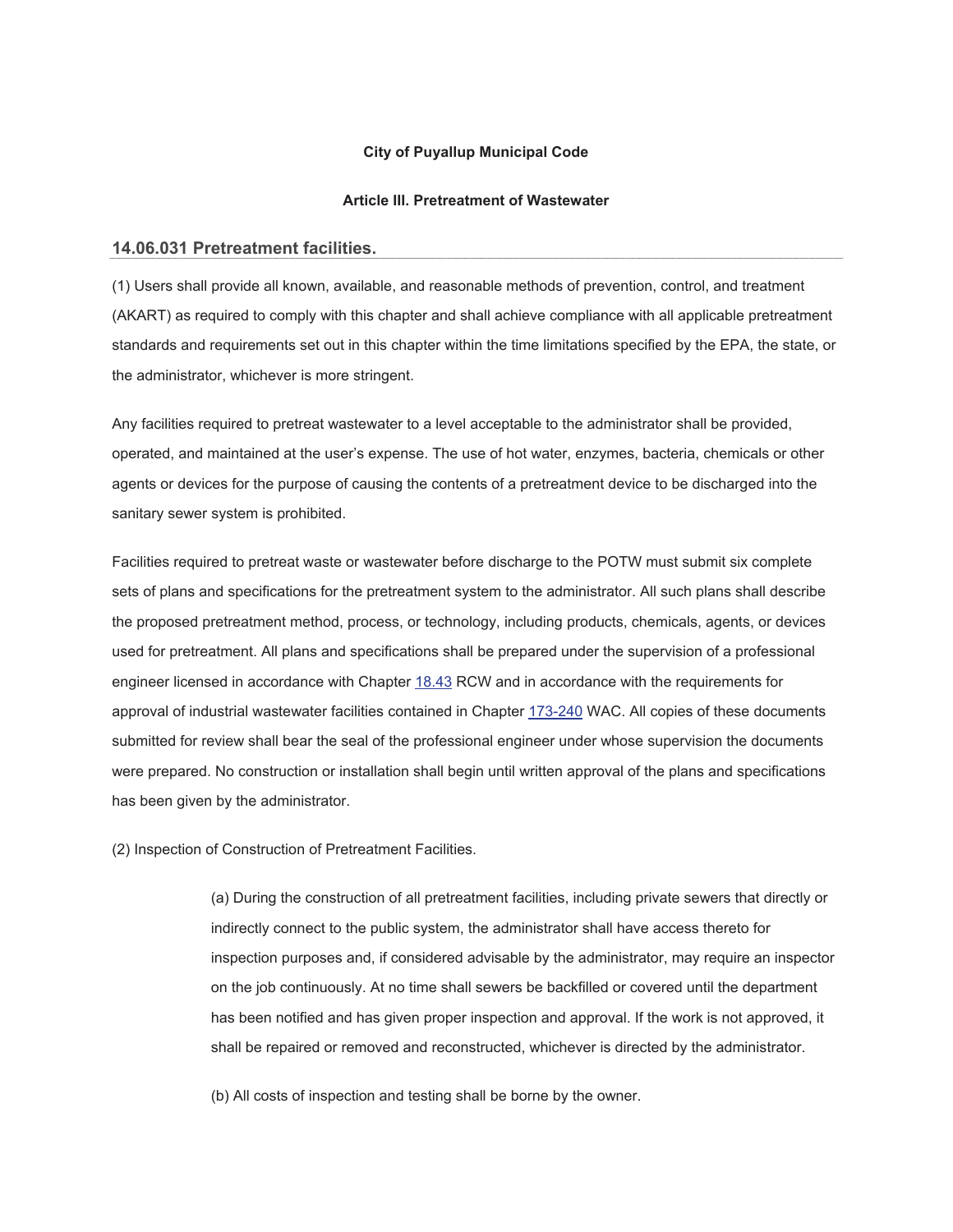A person may not discharge wastewater to the POTW from or through a pretreatment facility until the facility's design, size, construction plan, installation, and connection to the POTW has been inspected and approved by the administrator.

The administrator may require a pretreatment facility, process, device, agent or product to be tested prior to use or commencement of discharge to the POTW.

Within 90 days after the completion of the wastewater pretreatment facility, the discharger shall furnish as-built drawings and its operations and maintenance procedures to the administrator. Any subsequent significant changes in the pretreatment facility or method of operation shall be reported to and approved by the administrator prior to the initiation of the changes.

New sources and new users determined to be significant industrial users (SIUs) must have pretreatment facilities installed and operating prior to discharge, if required.

(3) Pretreatment Facilities for FOG. The administrator shall approve installation of grease removal and treatment systems. Users who operate restaurants, cafes, lunch counters, cafeterias, bars or clubs, hotels, hospitals, retirement homes, assisted living centers, grocery stores, factories, school kitchens, butcher shops, or other establishments where food (polar) grease may be introduced to the sewer system must install, operate, and maintain an approved grease interceptor (GI) to prevent the discharge of fat waste, oil, and grease.

> (a) GI Design Criteria. All industrial waste streams containing FOG within restaurants, commercial kitchens, or other FOG-generating facilities shall be directed into an appropriately sized GI. No sanitary waste shall be conveyed to the GI. GIs shall be designed, constructed, and installed in accordance with city standards, the Uniform Plumbing Code (UPC) standards and sized in accordance with these rules (UPC Appendix H). But in no case shall interceptors be less than 750 gallons. A sampling port/box that will accommodate the collection of valid oil and grease samples shall be included on all GI installations.

(b) GI Installation. GIs shall be installed such that they are easily accessible for inspection, cleaning, and the removal of FOG and solid material. An accessible GI shall meet the following minimum criteria: the edge of the GI shall be flush with any edge of an overhead obstruction; and the overhead clearance shall be at least equal to the overall depth of the GI. GI access covers should be located such that the influent and effluent sanitary "T" and compartment walls are accessible at all times for proper cleaning and inspection.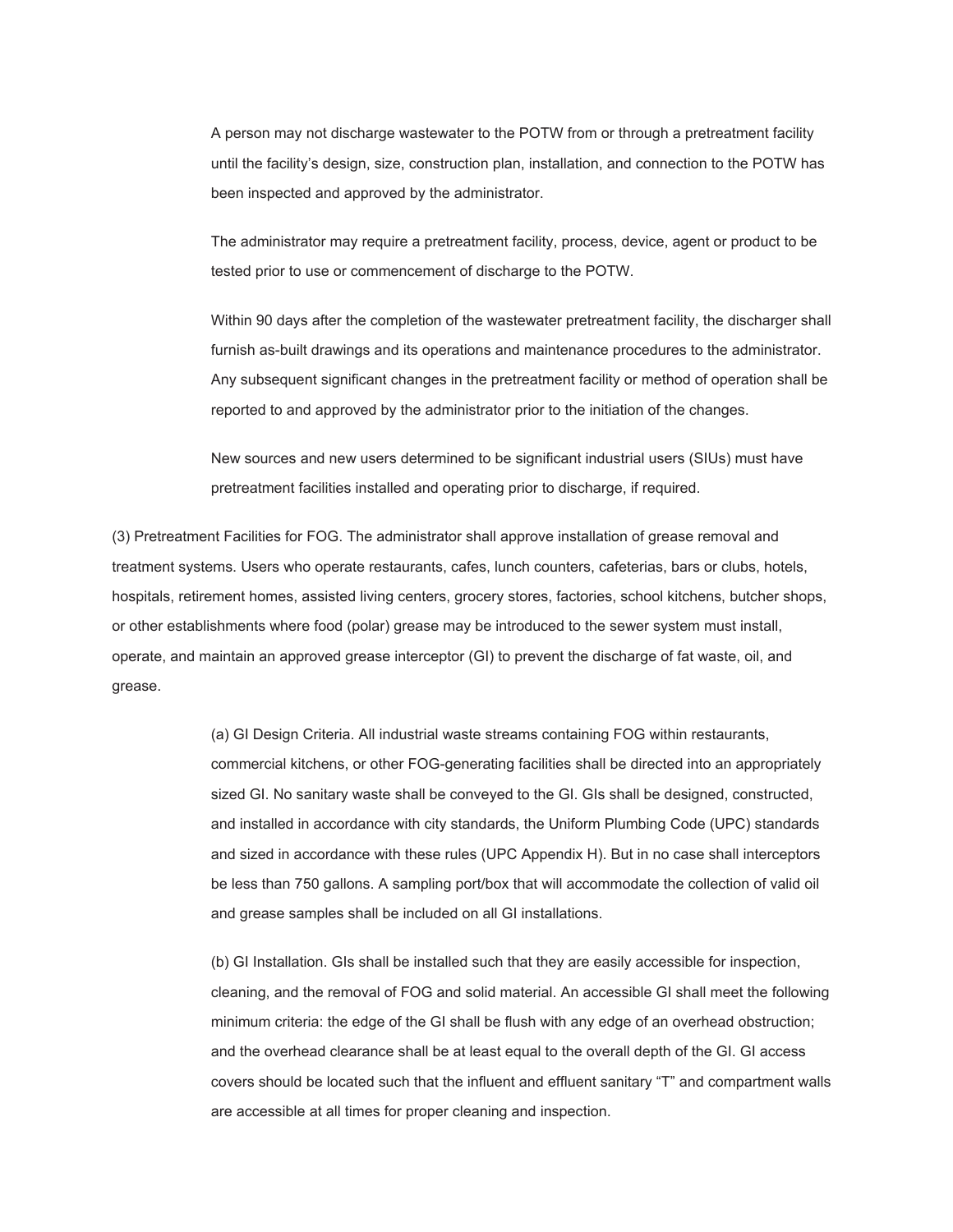(c) Fats, Oils, and Grease Sources. All fixtures, equipment, and drain lines located in a facility's food preparation and cleanup areas, which are sources of FOG, shall be connected to a GI. Dishwashers or other fixtures discharging emulsifying agents, such as detergents, should be located such that their potential to adversely impact the GI operation is minimized. The following types of equipment or fixtures have been identified as potential sources of FOG and shall be connected to a GI: pre-rinse and/or pre-wash sinks or sinks in dishwashing areas; two- or threecompartment sinks; wok stoves; self-cleaning stove ventilation/exhaust hood; kitchen floor drains; floor drains; floor sinks; mop sinks; food prep sinks; and hand sinks. The city requires that all drain lines have permanently fixed screens with maximum one-fourth-inch openings to prevent the pass through of larger solids into the GI and/or wastewater collection system. Commercial food service discharges are prohibited from the use of food grinders or garbage disposals.

#### (d) Record-Keeping.

(i) All GI maintenance and compliance records and correspondence must be retained on site by the permitted facility for a minimum of three years. A separate maintenance log shall be maintained for each GI and posted in the immediate vicinity of each device. GI maintenance logs shall include the following information: GI location and volume; maintenance dates; volume removed in gallons; name of company and person(s) performing maintenance; and disposal methods (i.e., the name of the state-permitted facility where the wastewater was discharged if transported off of the property).

(ii) Records associated with waste cooking oil collection and disposal shall also be retained on site by the permitted facility for a minimum of three years. Cooking oil collection logs shall include the following information: collection date; volume collected in gallons; name of company and person(s) performing collection; and disposal methods.

(e) Facility Assessment. The owner or facility representative shall, upon request by the administrator's authorized representative, open the GI(s) for the purpose of confirming that the maintenance frequency is appropriate, all necessary parts of the installation are in place, including, but not limited to, baffles and influent and effluent tees, and that the device(s) is being maintained in efficient operating condition.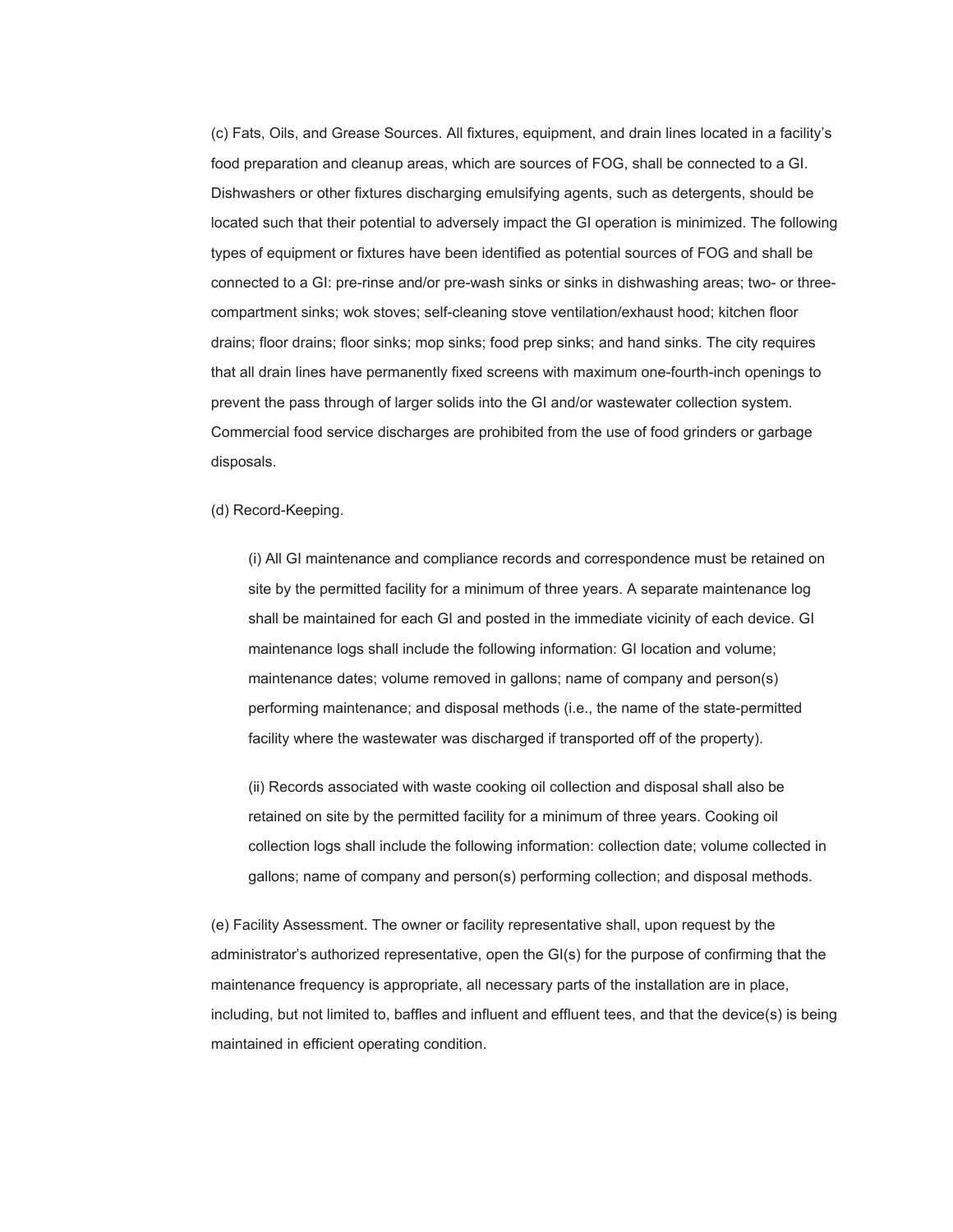(f) GI Maintenance Frequency. Unless otherwise approved by the administrator, GIs must be pumped-in-full every three months, or sooner if the total accumulation of surface FOG (including floating solids) and settled solids reaches 25 percent of the GI's overall liquid depth. A facility can petition the administrator to modify the cleaning frequency by demonstrating that the GI's solids and grease layer never exceeded 25 percent of the interceptor's capacity in a 12-month period. The administrator reserves the right at any time to increase the cleaning frequency requirement to monthly if the GI's solids and grease layer exceeds 25 percent of its capacity.

The introduction of emulsifying agents such as chemicals, solvents or enzymes either directly or indirectly into the GI, other than what is considered typical business operational practices, such as dishwashing or sanitation, is strictly prohibited. Products that are shown to reduce FOG, such as bacteria, may be used in addition to the regular GI maintenance program, but shall not be a consideration in determining GI sizing or maintenance frequency. The use of such products requires the approval of the administrator.

(g) The administrator may be petitioned to allow an alternate grease removal and/or pretreatment system where a case can be made for an economic hardship due to limited space. These alternate systems may require specific maintenance programs. Businesses installing additional or alternative pretreatment systems must have said treatment systems approved and inspected by the administrator prior to installation or use.

Users may be required to retrofit facilities that were constructed prior to the adoption of the ordinance codified in this chapter. The requirement to retrofit shall be on a case-by-case basis, as determined by the administrator for compliance with city, state, and federal regulations.

The administrator is authorized to adopt and publish additional criteria for GIs.

(4) Other Interceptors/Separators. Dischargers who operate automatic and coin-operated laundries, car washes, filling stations, commercial garages or similar businesses having any type of washing facilities (including pressure washing and steam cleaning) or any other dischargers producing grit, sand, oils, lint, or other materials that have the potential of causing partial or complete obstruction of the building side sewer or other areas in the POTW shall, upon order of the administrator, install approved interceptors, oil/water separators, or tanks in accordance with specifications adopted by the city of Puyallup such that excessive amounts of oil, sand, and inert solids are effectively prevented from entering the POTW.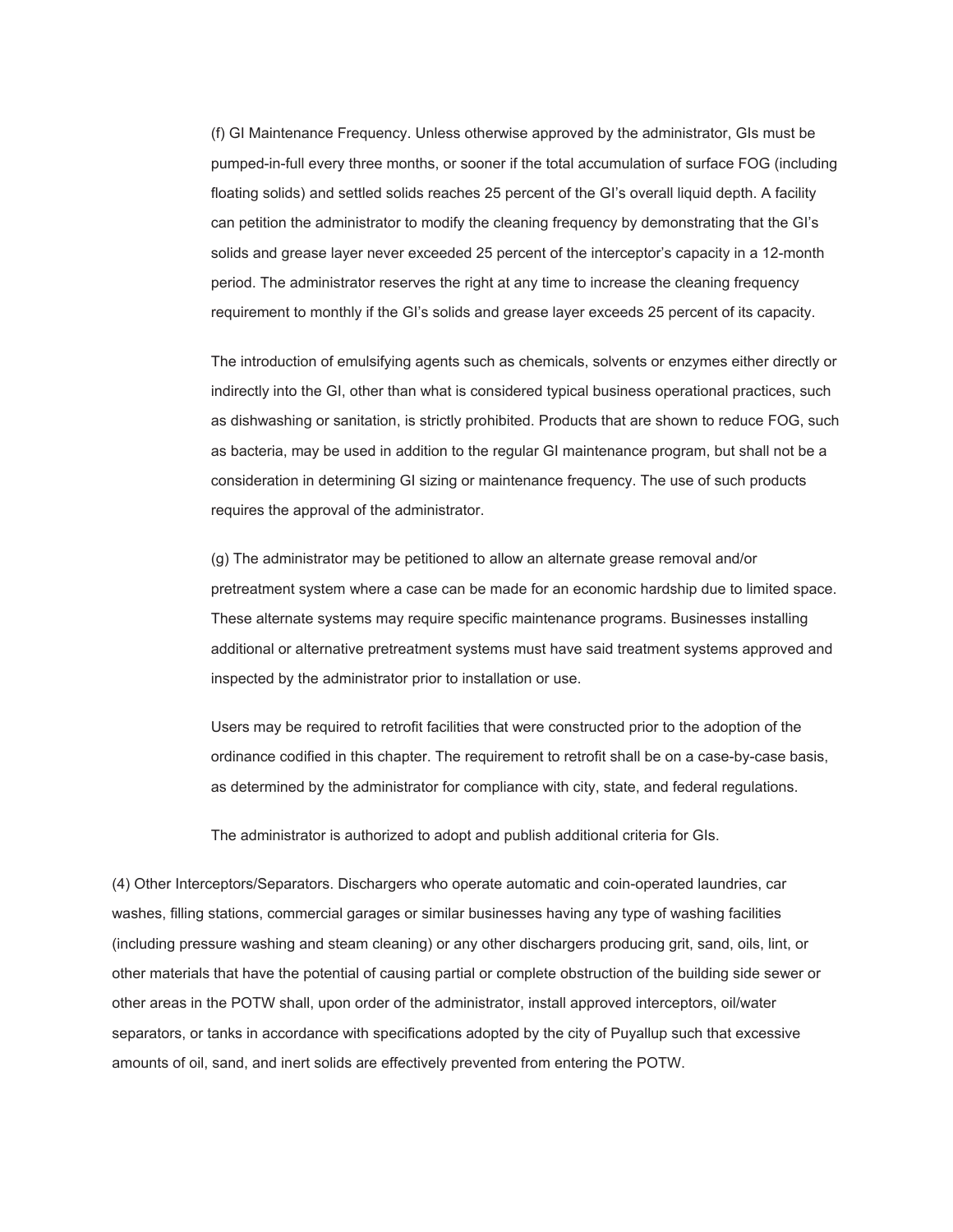(5) Installation and Maintenance. All oil/water separators, settling tanks and grit traps shall be properly installed, maintained, and operated by the discharger at his own expense. Interceptors shall be installed such that they are easily accessible for inspection, cleaning, and the removal of FOG and solid material. The installation shall be kept in continuous operation at all times, and shall be maintained to provide efficient operation. Unless otherwise approved by the administrator, the separator, tank, trap, and/or pretreatment device must be emptied every six months, or sooner if the total accumulation of surface FOG (including floating solids) and settled solids reaches 25 percent of the separator's overall liquid depth, or the device is discharging in excess of local limits. The administrator reserves the right at any time to increase the cleaning frequency if the separator solids and grease layer exceeds 25 percent of its capacity, or the device is discharging in excess of local limits. Cleaning must be performed by a service contractor qualified to perform such cleaning, or in a manner approved by the administrator. A facility can petition the administrator to modify the cleaning frequency by demonstrating that the separator's solids and FOG layer never exceeded 25 percent of the separator's capacity in a 12-month period, and that the device is discharging in compliance with local limits. All material removed shall be disposed of in accordance with all state and federal regulations. Records and certification of maintenance shall be made readily available to the administrator for review and inspection, and must be maintained for a minimum of three years.

If failure to maintain a settling tank, grit trap, GI, or oil/water separator results in partial or complete blockage of the building sewer, private sewer system discharging to the POTW, or other parts of the city POTW, or adversely affects the treatment or transmission capabilities of the POTW, or requires excessive maintenance by the city, or poses a possible health hazard, the discharger responsible for the facilities shall be subject to the remedies herein, including cost recovery, enforcement and penalties. (Ord. 2881 § 1, 2007).

#### **14.06.032 Additional pretreatment measures.**

(1) Whenever deemed necessary, the administrator may require users to restrict their discharge during peak flow periods at the POTW, designate that certain wastewater be discharged only into specific sewers, relocate and/or consolidate points of discharge, separate sewage waste streams from industrial waste streams, and such other conditions as may be necessary to protect the POTW and/or determine the user's compliance with the requirements of this chapter.

(2) When determined necessary by the administrator, each user discharging into the POTW shall install and maintain, on his property and at his expense, a suitable storage and flow-control facility to ensure equalization of discharge flow. The administrator may require the facility to be equipped with alarms and a rate of discharge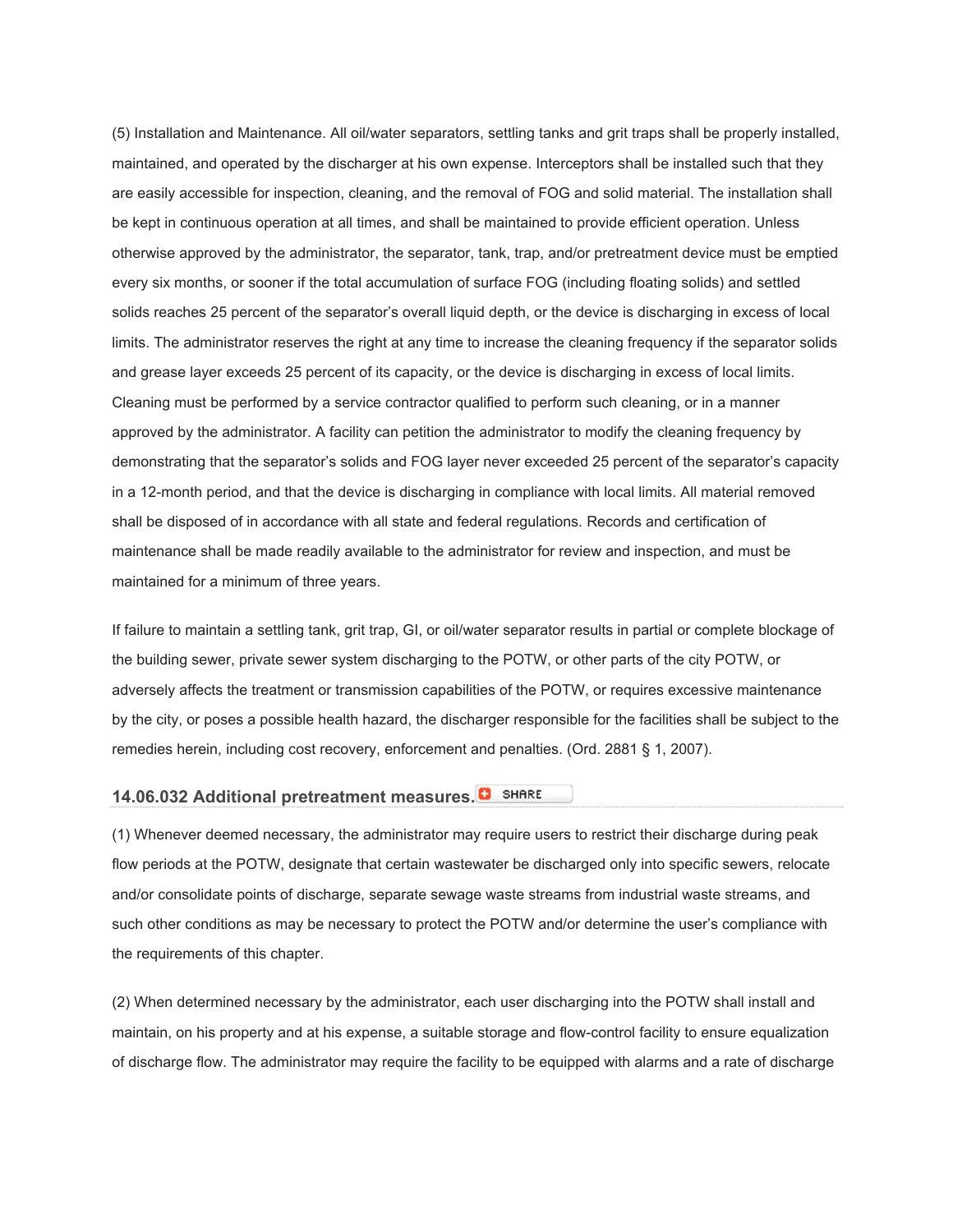controller, the regulation of which shall be determined by the administrator. A wastewater discharge approval may be issued solely for flow equalization.

(3) Grease, oil, and sand interceptors shall be provided when, in the opinion of the administrator, they are necessary for the proper handling of wastewater containing excessive amounts of grease and oil, or sand; except that such interceptors shall not be required for residential users. All interception units shall be of type and capacity approved by the administrator and shall be so located as to be easily accessible for cleaning and inspection. Such interceptors shall be inspected, cleaned, and repaired regularly, as needed, by the user at his expense.

(4) Users with the potential to discharge flammable substances will be required to install and maintain an approved combustible gas detection meter.

(5) Best Management Practices (BMPs). Users shall be subject to BMPs required by categorical pretreatment standards, state or local laws, or to meet local limits. The administrator may establish additional BMPs for particular groups of users. BMPs may include, but are not limited to, types or methods of pretreatment technology to be used, methods of source control, minimum maintenance requirements, spill prevention practices, or other requirements as deemed necessary. (Ord. 2881 § 1, 2007).

#### **14.06.033 Deadline for compliance with applicable pretreatment requirements.**

**B** SHARE

Compliance by existing sources and categorical users covered by categorical pretreatment standards shall be within three years of the date the standard is effective unless a shorter compliance time is specified in the appropriate standard. The administrator shall establish a final compliance deadline date for any categorical user when the local limits for said user are more restrictive than EPA categorical pretreatment standards. The administrator may establish a final compliance deadline date for any existing user not covered by categorical pretreatment standards.

New source dischargers and new users that are determined to be significant industrial users (SIUs) are required to comply with applicable pretreatment standards within the shortest feasible time (not to exceed 90 days from the beginning of discharge). New sources, and new users that are determined to be SIUs, shall install, have in operating condition, and start up all pollution control equipment required to meet applicable pretreatment standards before beginning to discharge.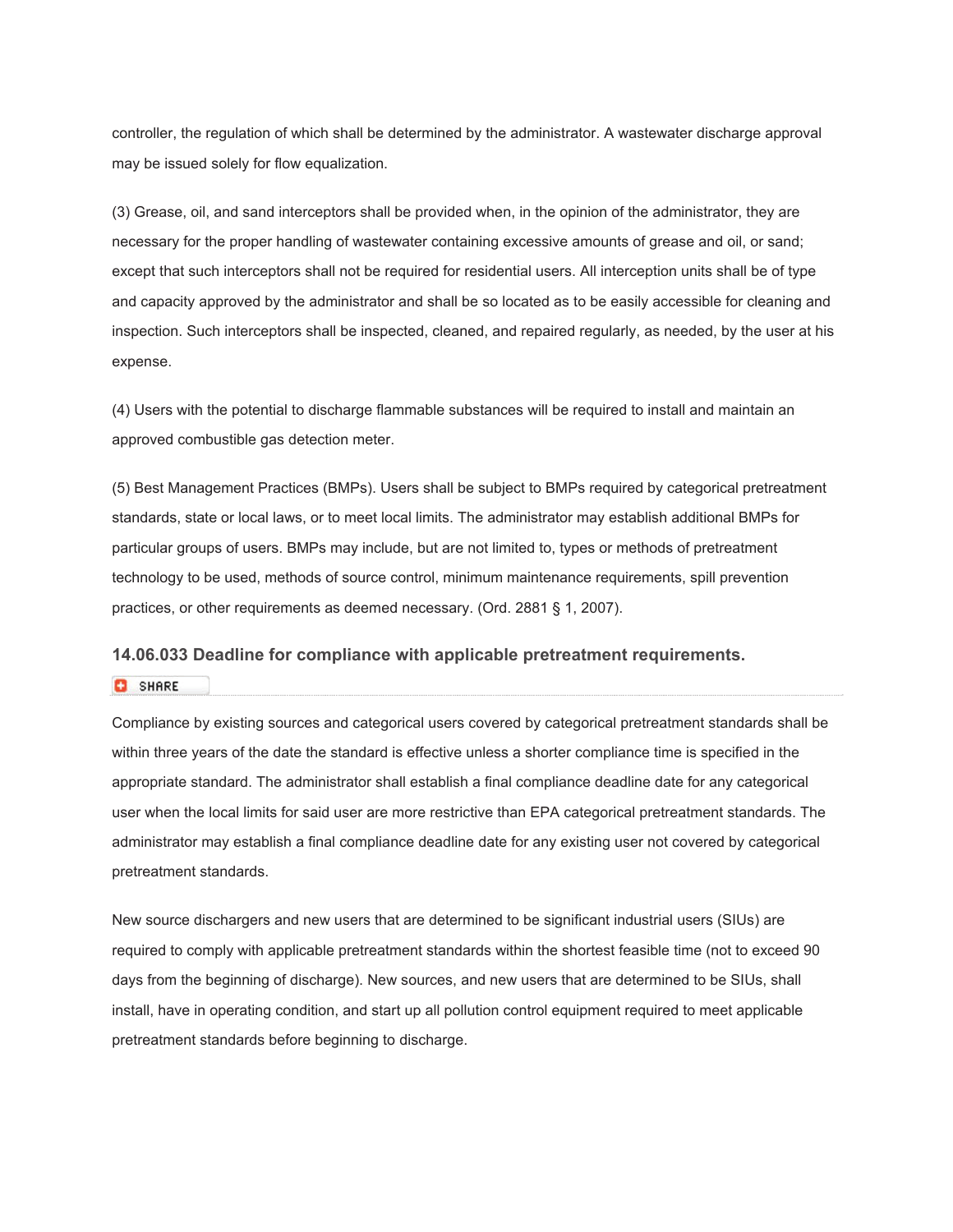Any wastewater discharge approval issued to a categorical user shall not contain a compliance date beyond any deadline date established in the EPA's categorical pretreatment standards. Any other existing user that is considered to be an SIU, or a categorical user that must comply with a more stringent local limit that is in noncompliance with any local limits, shall be provided with a compliance schedule to ensure compliance within the shortest time feasible. (Ord. 2881 § 1, 2007).

# **14.06.034 Accidental spill prevention/slug discharge control plans.**

The administrator may require any user to develop and implement an accidental spill prevention/slug discharge control plan. Where deemed necessary by the administrator, facilities to prevent accidental spill, discharge, or slug discharges of pollutants shall be provided and maintained at the user's cost and expense.

An accidental spill prevention plan (ASPP)/slug discharge control plan showing facilities and operating procedures to provide this protection shall be submitted to the administrator for review and approval before implementation. The administrator shall determine which user is required to develop a plan and require said plan to be submitted within 90 days after notification by the administrator. Each user shall implement its ASPP as submitted or as modified after such plan has been reviewed and approved by the administrator. Review and approval of such plans and operating procedures by the administrator shall not relieve the user from the responsibility to modify its facility as necessary to meet the requirements of this section.

(1) Any user required to develop and implement an accidental slug discharge control plan shall submit a plan that addresses, at a minimum, the following:

(a) Description of discharge practices, including nonroutine batch discharges;

(b) Description of stored chemicals and quantity;

(c) Procedures for immediately notifying the POTW of any accidental or slug discharge. Such notification must also be given for any discharge that would violate any of the standards in PMC 14.06.021 through 14.06.024; and

(d) Procedures to prevent adverse impact from any accidental or slug discharge. Such procedures include, but are not limited to, inspection and maintenance of storage areas, handling and transfer of materials, loading and unloading operations, control of plant site runoff, worker training, building of containment structures or equipment, measures for containing toxic organic pollutants (including solvents), and/or measures and equipment for emergency response.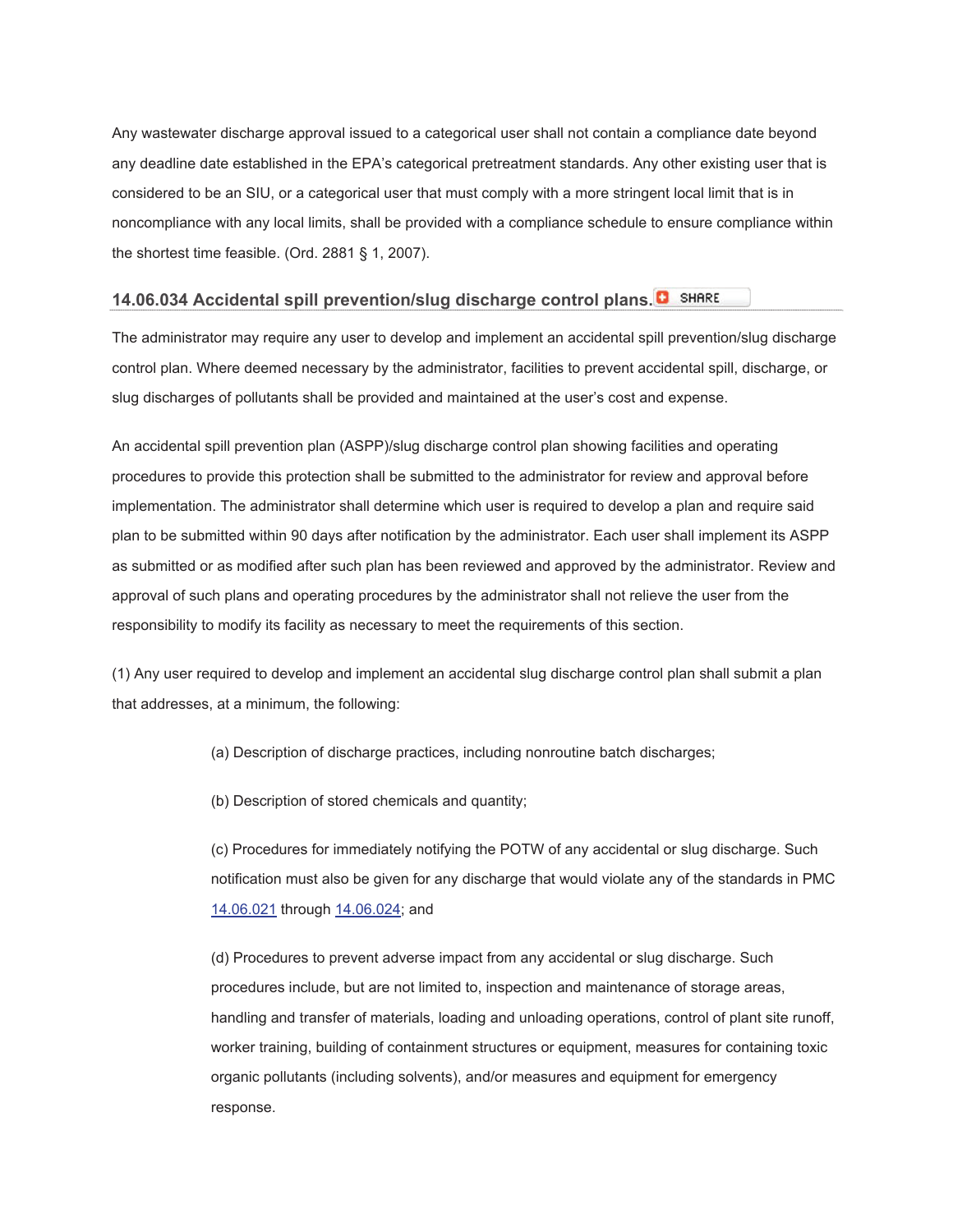(2) Users shall notify the Puyallup POTW immediately upon the occurrence of a slug or accidental discharge of substances regulated by this chapter. The notification shall include location of discharge, date and time thereof, type of waste, concentration and volume, and corrective actions. Any affected user shall be liable for any expense, loss, or damage to the POTW, in addition to the amount of any fines imposed on the city on account thereof under state or federal law.

(3) Within five days following an accidental discharge, the user shall submit to the administrator a detailed written report describing the cause of the discharge and the measures to be taken by the user to prevent similar future occurrences. Such notification shall not relieve the user of any expense, loss, damage, or other liability that may be incurred as a result of damage to the POTW, fish kills, or any other damage to person or property; nor shall such notification relieve the user of any fines, civil penalties, or other liability that may be imposed by this chapter or other applicable law.

(4) Signs shall be permanently posted in conspicuous places on the user's premises advising employees whom to call in the event of a slug or accidental discharge. Employers shall instruct all employees who may cause or discover such a discharge with respect to emergency notification procedures. (Ord. 2881 § 1, 2007).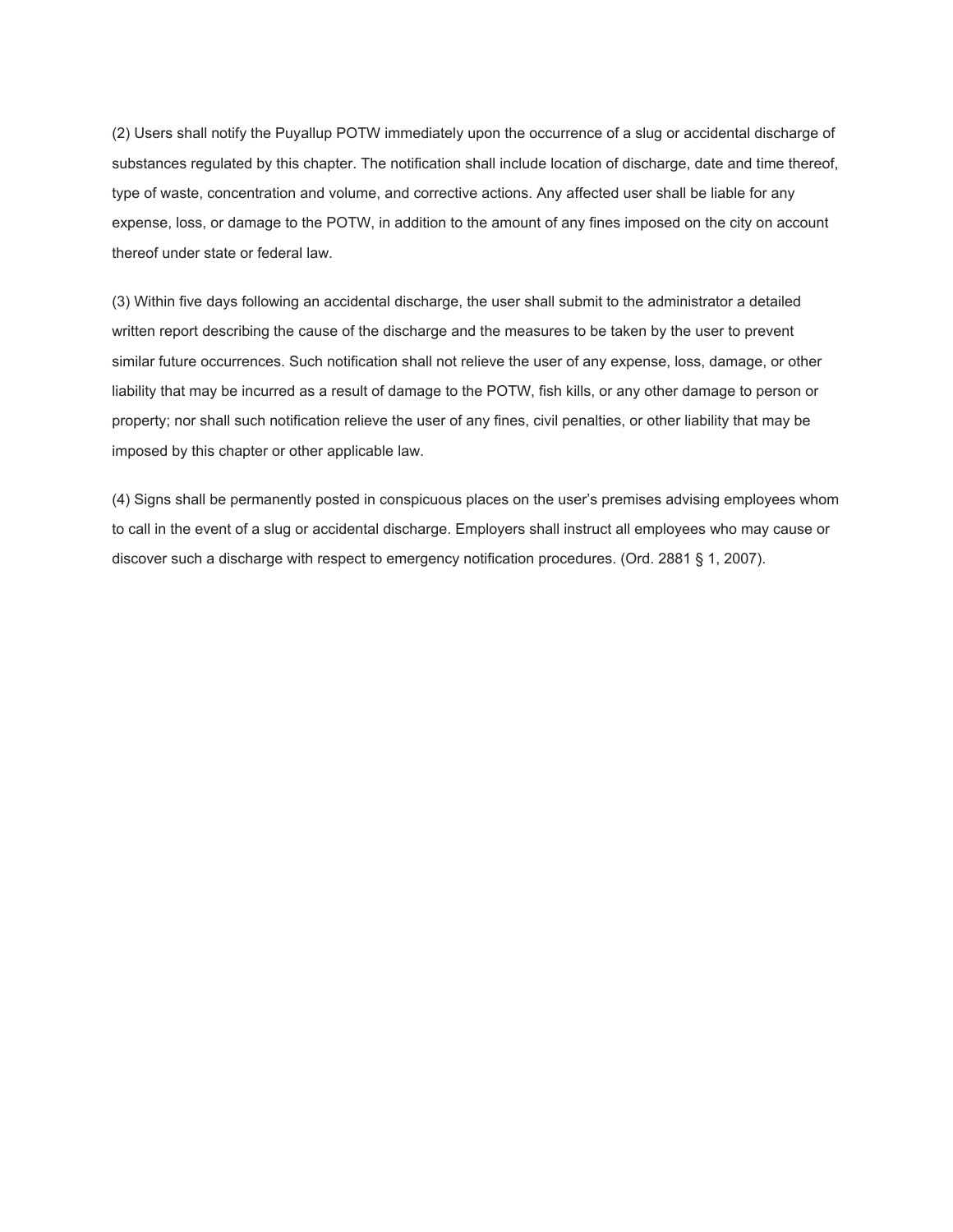# **CITY OF PUYALLUP DEVELOPMENT SERVICES DEPARTMENT WATER POLLUTION CONTROL PLANT**

| <b>POLICY</b>                                                  | <b>PROCEDURE</b>                   |          | NO.                                                   |
|----------------------------------------------------------------|------------------------------------|----------|-------------------------------------------------------|
| BY.                                                            | Qevelopment Services Administrator | DATE:    | $\sqrt{ov} \ge$<br>$\circ$                            |
| BY.                                                            |                                    | DATE:    | Nov.13                                                |
|                                                                | City Manager                       |          |                                                       |
| TITLE:                                                         |                                    |          | Fats, Oils, and Grease (FOG) Pretreatment Requirement |
| <b>Economic Hardship Variance Policy</b>                       |                                    |          |                                                       |
| for Businesses in the Downtown Central Business District (CBD) |                                    |          |                                                       |
| DISTRIBUTION:                                                  | All Employees                      | Managers | <b>Other</b>                                          |

## Fats, Oils and Grease (FOG) Pretreatment Requirement:

Any food service, production, or processing facility located in the downtown CBD not required to install an exterior grease interceptor per Section 14.08.030(f) of the Puyallup Municipal Code, shall be required to install a grease trap. The installation of any grease trap requires a plumbing permit from the City of Puvallup's Development Services Department. The grease(s) trap shall be installed per Sections  $10.14.1 -$ 1015.0 of the most current edition of the Uniform Plumbing Code. The grease(s) trap shall be sized per Table 10-2 of the most current edition of the Uniform Plumbing Code. See Appendix A - Brief description of a grease trap and a grease interceptor.

## **Economic Hardship Potential:**

The City of Puyallup recognizes that in the downtown CBD due to the location of sewer mains, limited property line setbacks, alley ways, right of ways, and areas of high commercial structure density, the installation of an exterior grease interceptor could cause an economic hardship for some business owners.

The City has determined that in certain cases, a grease trap requiring less space, but more frequent maintenance, can be a suitable alternative to an exterior grease interceptor. This alternative pretreatment system, with proper installation and maintenance, can provide the protection required for the City's sanitary sewer system. This alternative procedure is only applicable in the downtown CBD.

#### **Grease Interceptor Variance Requests:**

For projects in the downtown CBD the Development Services Administrator may be petitioned to allow a grease trap(s) in place of a required exterior grease interceptor, where a case can be made for economic hardship due to limited space, gravity flows, or sewer main locations. This alternate grease removal  $device(s)$  will require a site specific maintenance agreement(s).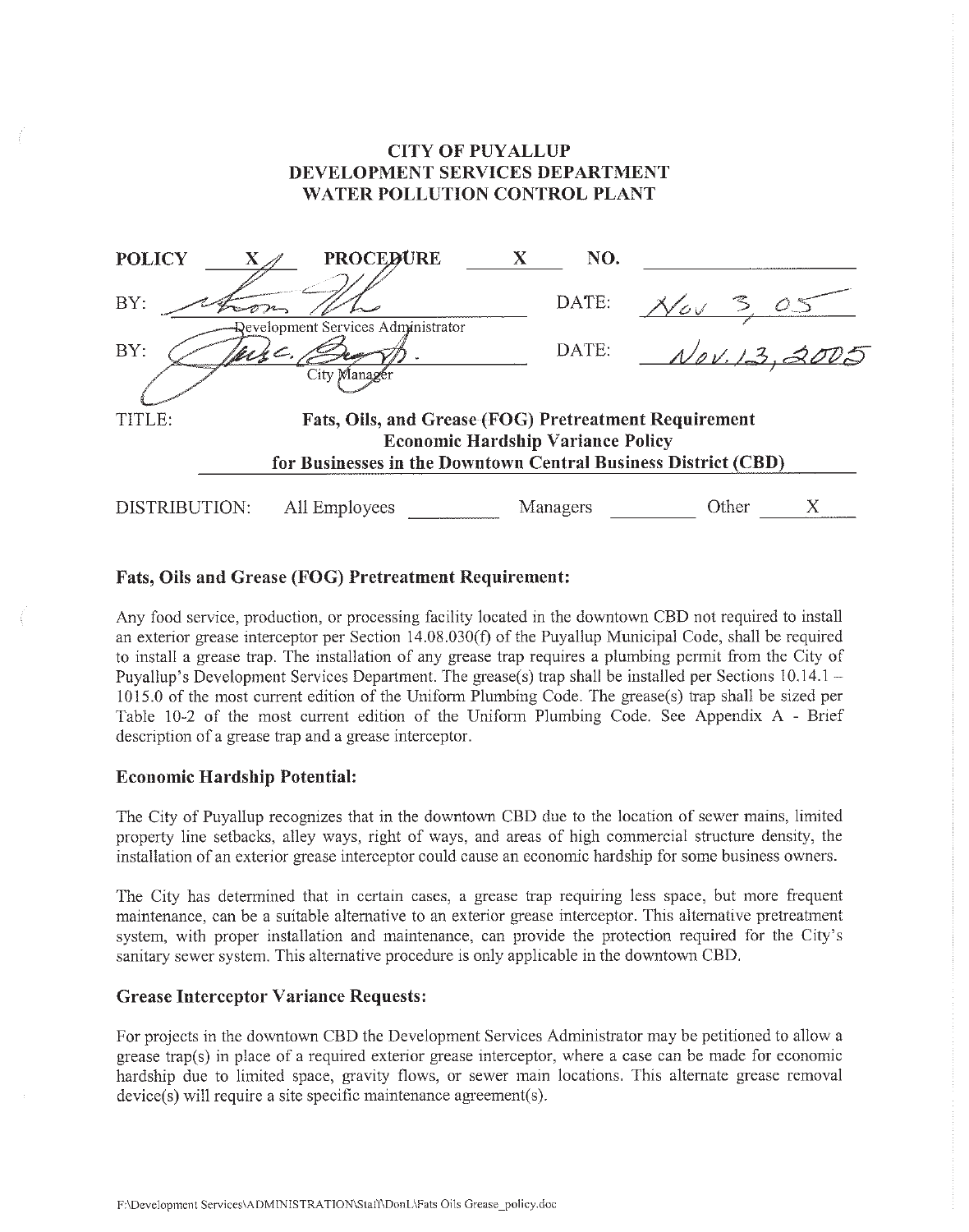### **Total Oil and Grease Discharge Limits:**

Although this policy allows for an alternate pretreatment device, each discharger is still required to insure that their waste stream is within the "Local Discharge Limits" and "Prohibited Discharge Standards" as specified in the Puyallup Municipal Code. This may require the establishment of specific Best Management Practices (BMP's), and increased pretreatment device cleaning frequencies. The City may require the discharger to conduct waste stream sampling and laboratory analysis to ensure compliance with the City's discharge standards and limits.

# Required "Variance Allowed" System Upgrade:

Increased volume of discharge (increased business) can become a factor, regarding the efficiency of the "Variance Allowed" grease trap(s). As discharge volumes increase, the need for a larger grease trap(s) or an exterior grease interceptor may be necessary. If the facilities waste stream discharge is not maintained within the "Local Discharge Limits", a pretreatment system upgrade will be required at the facilities expense.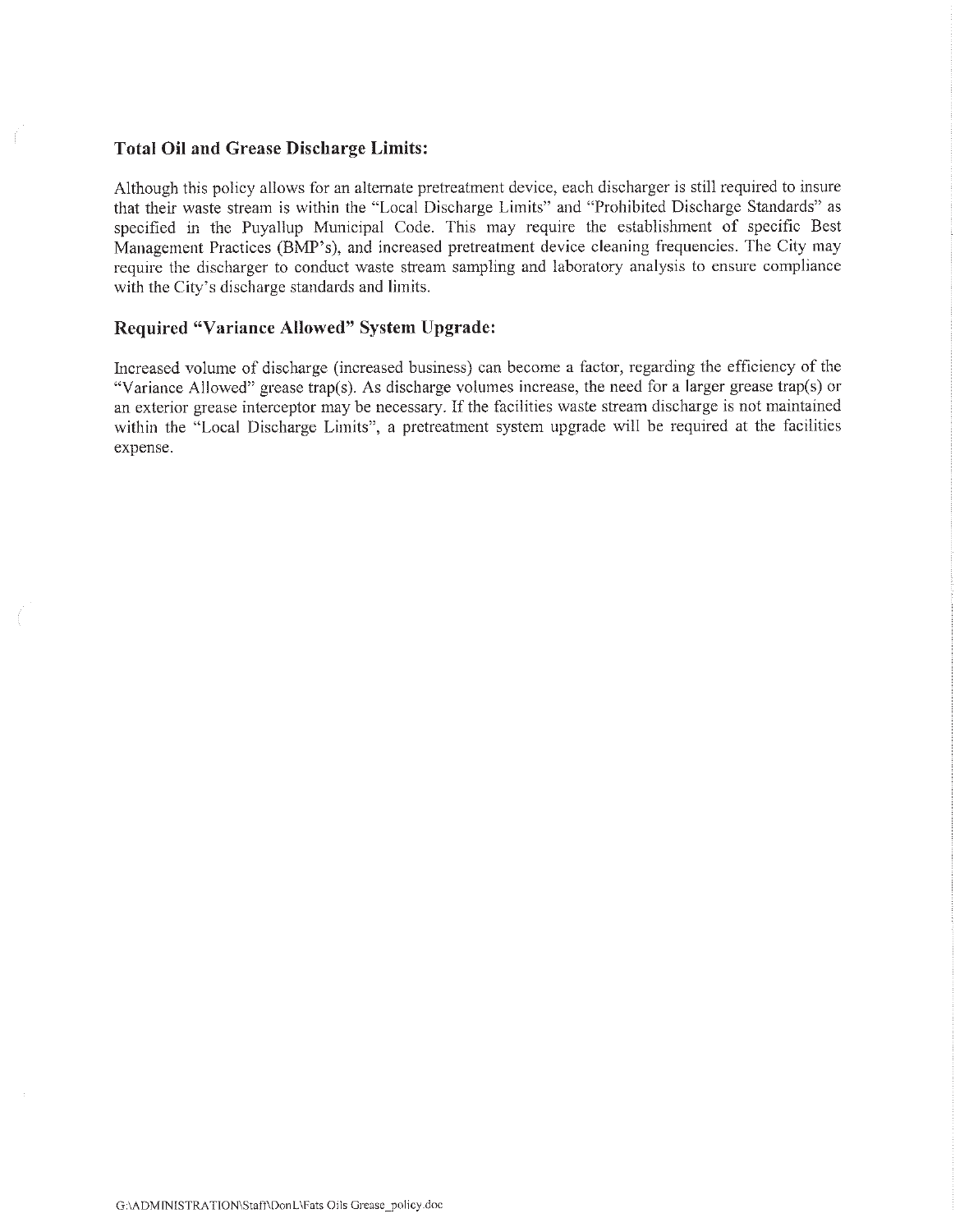# **Appendix A – Description**



#### **Brief Description:**

**Grease** Interceptor: An interceptor is typically a precast concrete vault, with a minimum capacity <sub>of</sub> 750 gallons that is located in-ground outside of the building. The vault *includes* two compartments and the flow between each compartment is through a 90° fitting designed for grease retention. **The** capacity of a properly sized

grease interceptor will provide adequate residence time. This gives the wastewater time to cool, allowing grease to congeal and rise to the surface, where it accumulates until the device is cleaned. These large interceptors are capable of holding large volumes of spent fat, oil, grease, and related food materials. The required frequency for cleaning, depending on volume, washing, and disposal practices, can range from monthly to quarterly.



Grease Trap: A grease trap is a small indoor reservoir built into the wastewater piping a short distance from the grease production area. Normally installed under or next to the dish washing sinks. Baffles in the reservoir retain the wastewater long enough for the grease to congeal and rise to the surface. These small traps are only capable of handling small volumes of spent fats. oil, grease, and related food materials. The required

frequency for cleaning, depending on volume and washing practices can range from daily to weekly.

Installation note: For any grease interceptor or grease trap to be effective, the units must be properly sized, constructed, installed and maintained, to provide an adequate retention time for the settling and accumulation of fats, oil, grease, and related food materials. Permits and inspections are required for grease interceptor or grease trap installations.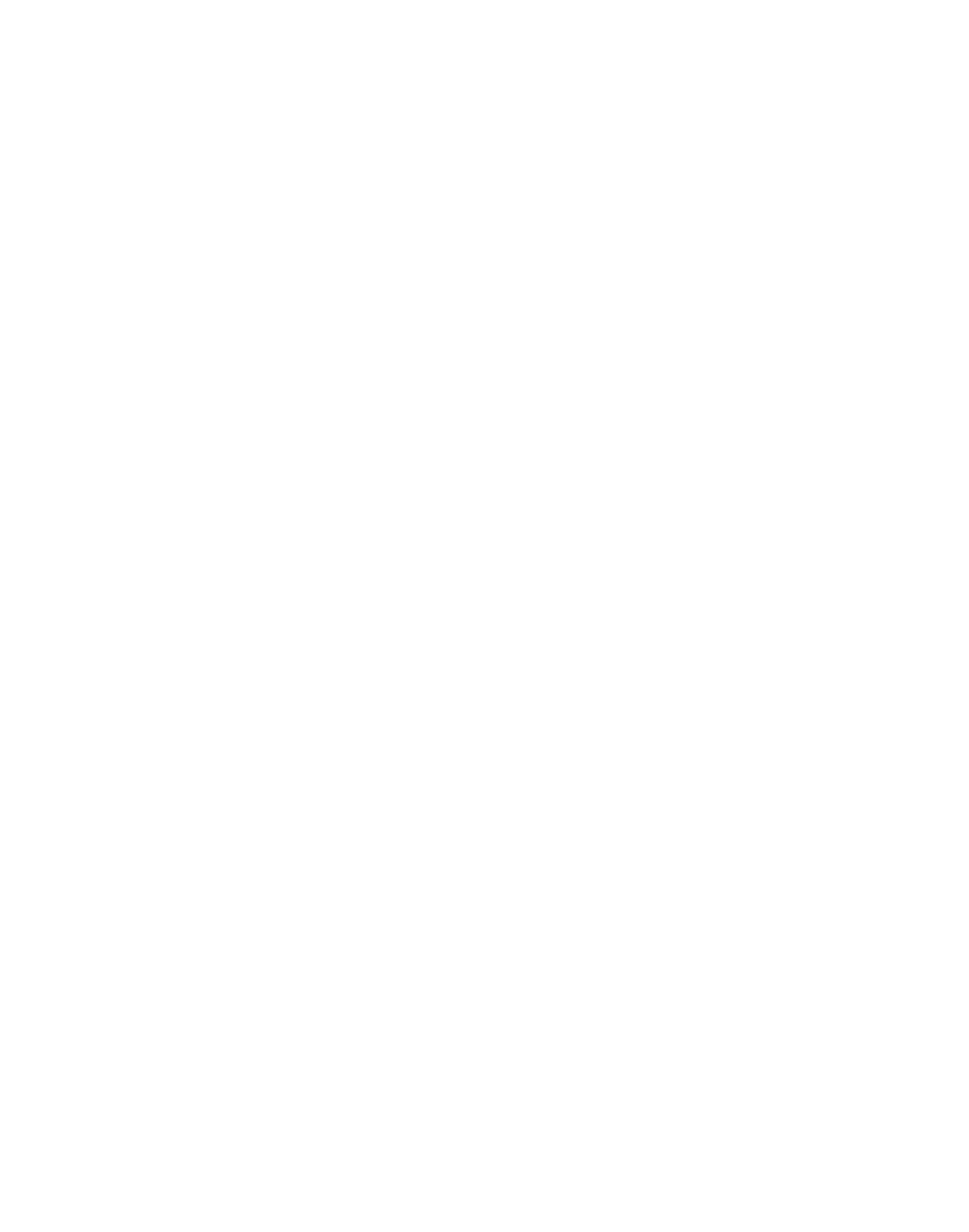

# FOOD SERVICE ESTABLISHMENTS

# PROPOSING TO OPEN A RESTAURANT IN OR AROUND THE CITY OF PUYALLUP?

Starting a new restaurant can be an exciting and challenging endeavor. We have provided the following information to get you headed in the right direction. Of course no two locations are the same, so please understand that this is a generic approach to opening a Food Service Establishment (FSE) in the City of Puyallup. Your site specific requirements, process, and costs may be different than those outlined in this informational publication.



# WHERE TO START?

Since your facility will probably be a major cost factor in opening a new restaurant, we recommend that you start at the City of Puyallup's Development Services Counter. Our staff can assist you in determining the type of permits that will be required for your new restaurant. Additionally, they will help you understand the requirements specific to your proposal, from making tenant improvements to an existing facility, changing the use of another facility, or constructing a new building altogether.

#### **Development Services Center**

Puyallup City Hall 333 South Meridian, Second Floor Puyallup, WA 98371 (253) 864-4165 Main Number (253) 840-6678 Fax Office Hours: 8 a.m. - 5 p.m. Monday through Friday (excluding holidays)

# GREASE INTERCEPTOR REQUIRMENT

To protect the City of Puyallup's sanitary sewer system from the harmful effects of Fats, Oils, and Grease, all Food Service Establishments to include restaurants, are required by Puyallup Municipal Code (PMC 14.06.031) to install and maintain a Grease Interceptor. The proceeding pages outlines the purpose and regulations related to the requirements for the discharge of wastewater from Food Service Establishments to the City's sanitary sewer system.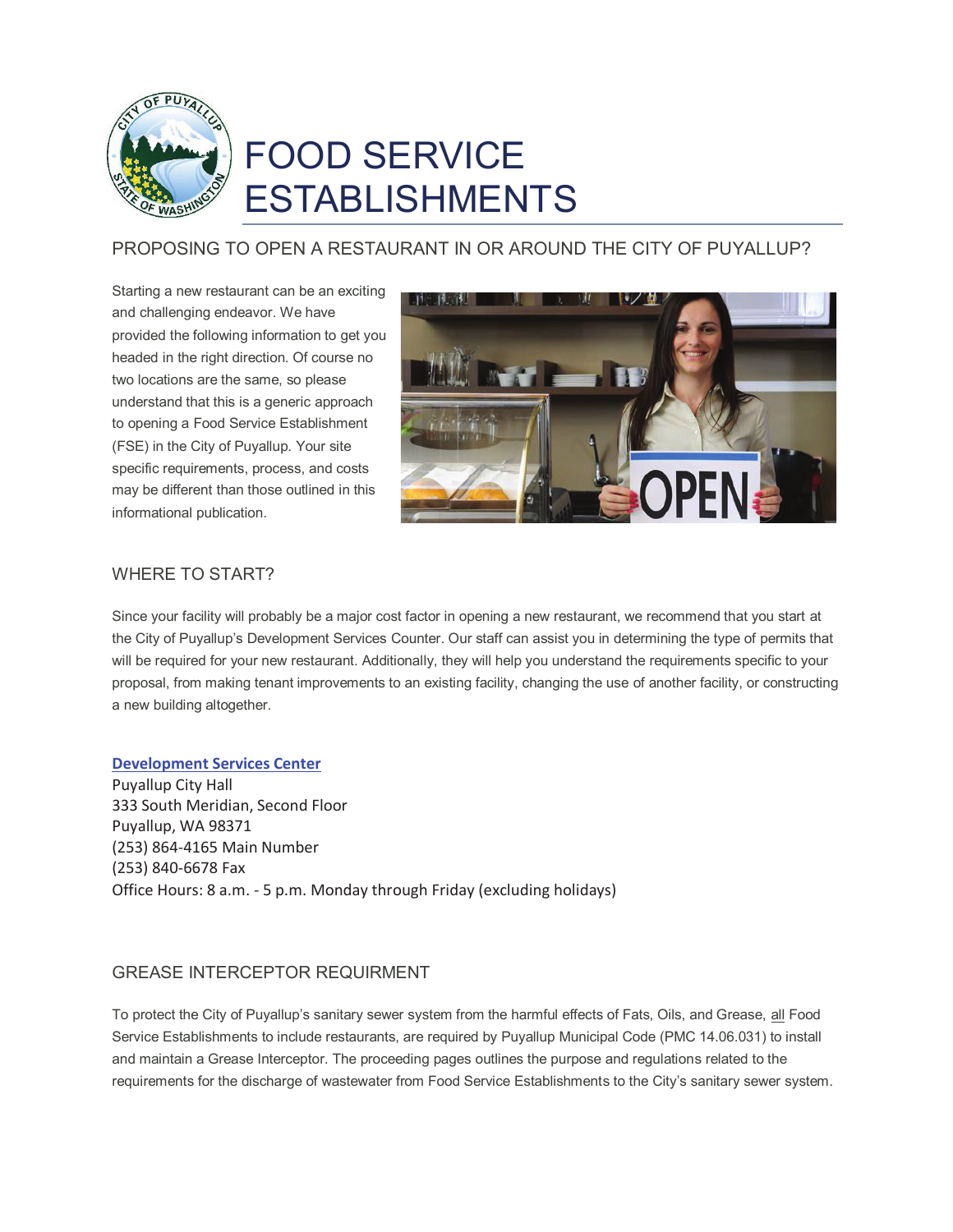

# SEWER USE REGULATIONS REGARDING FOOD SERVICE ESTABLISHMENTS

Food Service Establishments can be a significant source of Fats, Oils, and Grease (FOG) because of the amount of grease and oil produced when cooking or preparing food. Without proper cleanup practices and maintenance of a grease removal device, such as a grease interceptor, food particles and FOG will flow to the sanitary sewer system. FOG can be significantly reduced by properly maintaining a grease removal device and implementing Best Management Practices (BMPs).

The City of Puyallup was required by the EPA to develop and implement a Source Control Program to regulate the discharge of commercial wastewater to the sanitary sewer system. The City of Puyallup' Municipal Code Chapter 14.06 SEWER USE ORDINANCE establishes the requirements for Food Service Establishments for the control of Fats, Oils and Grease entering the City of Puyallup's sewer system.



# KEY POINTS FROM THE CITY OF PUYALLUP SEWER USE ORDINANCE

- $\triangleright$  Commercial customers, including but not limited to restaurants, cafeterias, bars, hotel kitchens, church kitchens, school kitchens, butchers and other food service establishments (FSEs) that may introduce food grease to the sewer system must install a Grease Interceptor with a minimum size of 750 gallons.
- $\triangleright$  All fixtures, equipment, and drain lines located in a facility's food preparation and cleanup areas, which are sources of FOG, shall be connected to the Grease Interceptor, to include the dishwasher.
- $\triangleright$  Commercial food service discharges are prohibited from the use of food grinders or garbage disposals. Additionally all kitchen drains must have permanently fixed screens with maximum one-fourth-inch openings.
- $\triangleright$  Interceptors must be pumped empty and cleaned every three months. A facility can petition to modify the required cleaning frequency by demonstrating that the grease interceptor's solids and grease layer never exceeded 25 percent of the interceptor's capacity in a 12-month period. By practicing Best Management Practices (BMPs), a FSE could possibly reduce cleanings to two or three times per year.
- $\triangleright$  Grease interceptor maintenance records and waste cooking oil disposal records must be kept on site for a minimum of three years.
- $\triangleright$  The Public Works Director may allow an alternate grease removal where a case can be made for an economic hardship due to limited space, such as downtown buildings with no alleys or open space.